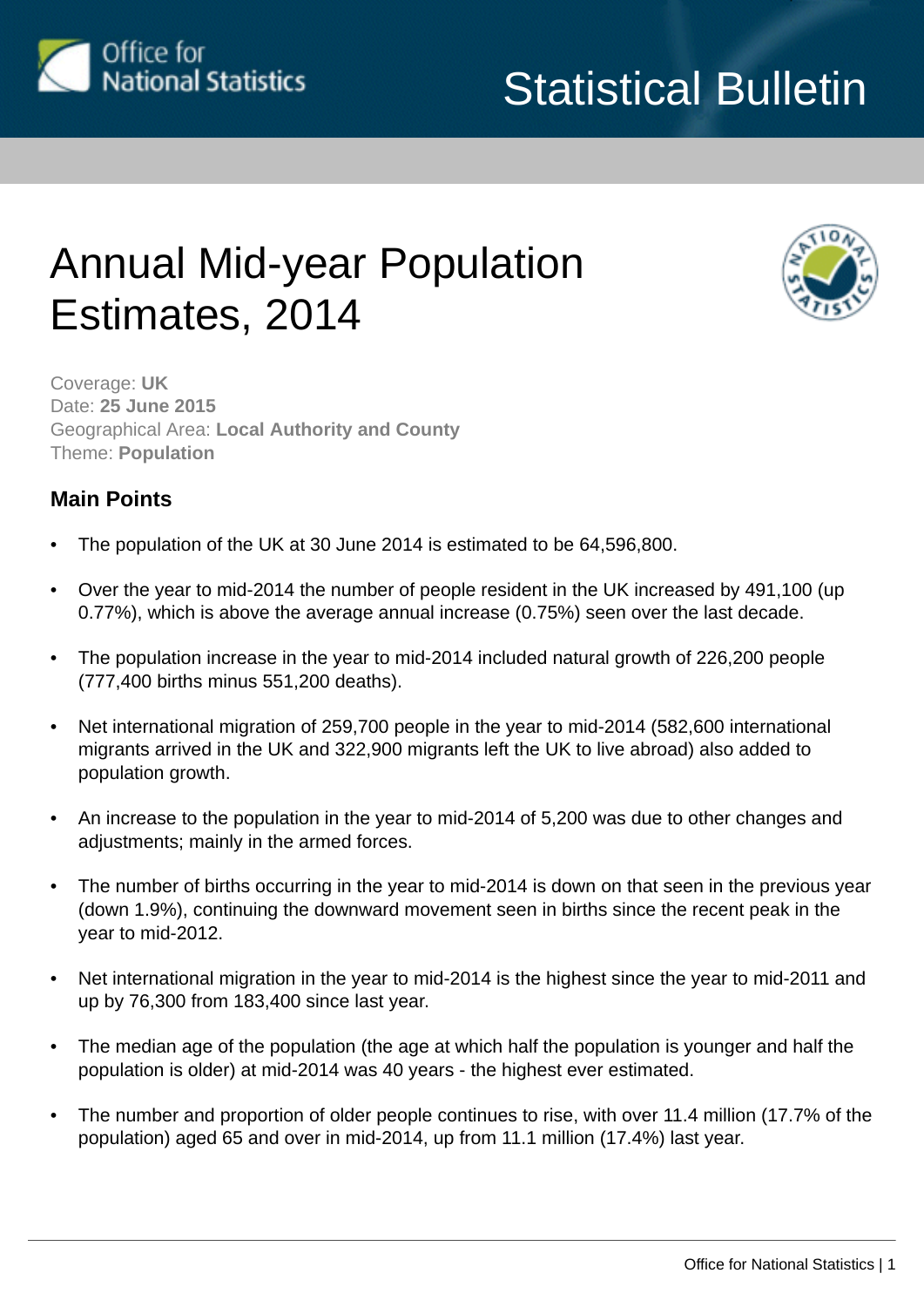# **Introduction**

The mid-year estimates refer to the population on 30 June of the reference year and are published annually. They are the official set of population estimates for the UK and its constituent countries, the regions and counties of England, and local authorities and their equivalents. This publication relates to the first release of the mid-2014 estimates of the UK and the revised mid-2013 estimates (background note 2 refers).

The UK mid-year estimates series brings together population estimates that are produced annually for England and Wales by the Office for National Statistics (ONS), for Scotland by [National Records](http://www.ons.gov.uk:80/ons/external-links/devolved-admins/national-records-of-scotland/mid-year-population-estimates.html) [of Scotland](http://www.ons.gov.uk:80/ons/external-links/devolved-admins/national-records-of-scotland/mid-year-population-estimates.html) (NRS) and for Northern Ireland by the [Northern Ireland Statistics and Research](http://www.ons.gov.uk:80/ons/external-links/devolved-admins/nisra/nisra---population-estimates.html) [Agency](http://www.ons.gov.uk:80/ons/external-links/devolved-admins/nisra/nisra---population-estimates.html) (NISRA). The timetables for population outputs are available for each country on their respective websites.

The official 2014 mid-year estimates for the UK referred to in this bulletin, build on the mid-2013 estimates, which are updated to account for population change during the period between 1 July 2013 and 30 June 2014 to give the mid-2014 estimates. A combination of registration, survey and administrative data are used to estimate the different components of population change and as such there will be a level of uncertainty associated with the estimated population.

Mid-year population estimates relate to the usually resident population. They account for long-term international migrants (people who change their country of usual residence for a period of 12 months or more) but do not account for short-term migrants (people who come to or leave the country for a period of less than 12 months). This approach is consistent with the standard UN definition for population estimates which is based upon the concept of usual residence and includes people who reside, or intend to reside, in the country for at least twelve months, whatever their nationality.

The mid-year population estimates are essential building blocks for a wide range of National Statistics. They are used directly as a base for other secondary population statistics, such as population projections, population estimates of the very old and population estimates for small geographical areas. They are used for weighting survey estimates such as the Labour Force Survey and other social surveys to ensure that they are representative of the total population.

The estimates are also used as denominators for rates or ratios, for example in health and economic indicators; the mid-year reference date population estimate for example providing a simple estimate of the "population at risk" for health data collected on a calendar year basis.

The mid-year population estimates are an important input for a wide number of economic and social statistics. Main users include central and local government and the health sector, where they are used for planning and monitoring service delivery, resource allocation and managing the economy. Additionally, they are used by a wider range of organisations such as commercial companies (for market research), special interest groups and academia as well as being of interest to the general public.

Further information to support users on the mid-year population estimates covering methodology, quality and data sources are available in the: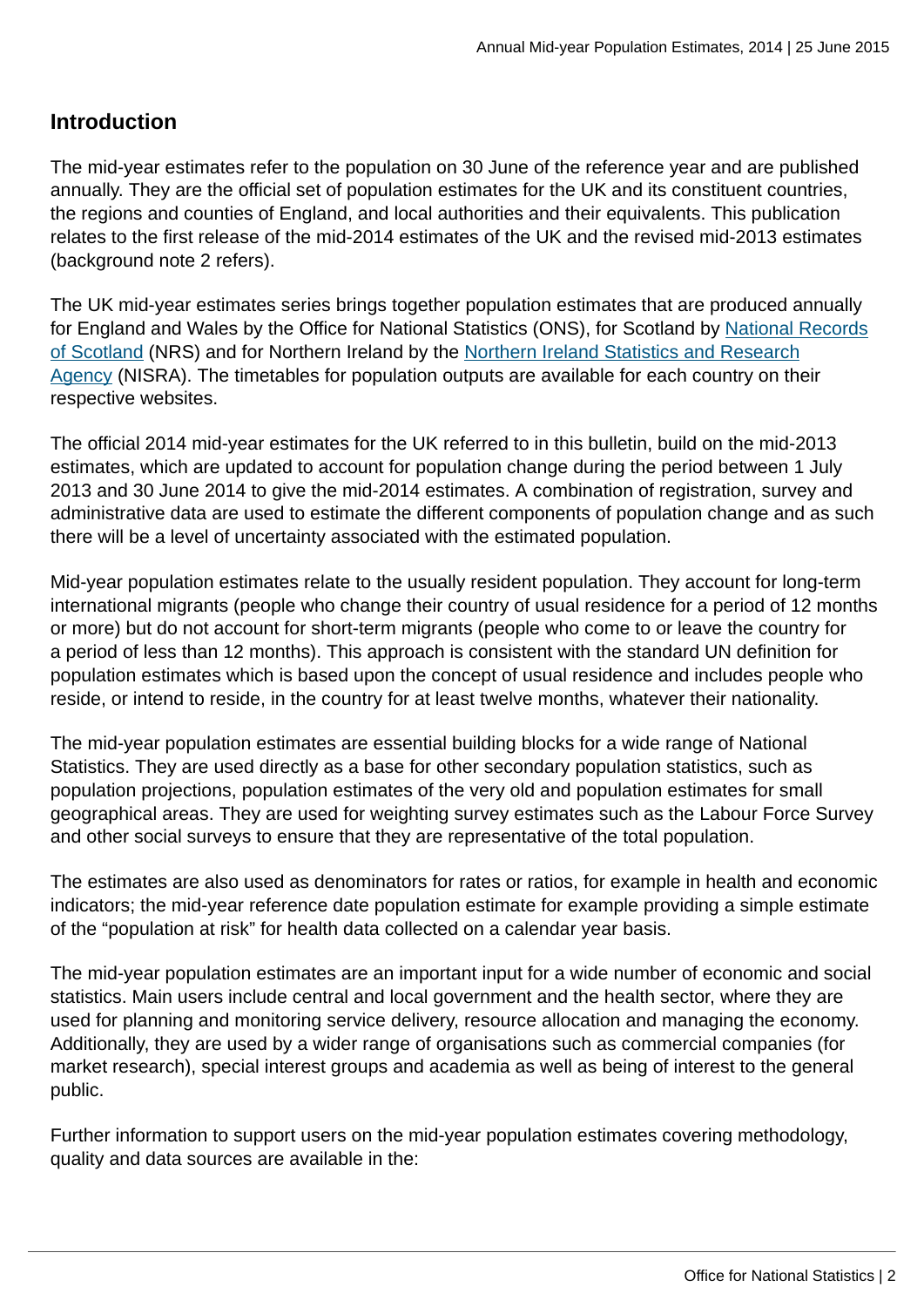- [Quality Management Information \(236.8 Kb Pdf\)](http://www.ons.gov.uk:80/ons/guide-method/method-quality/quality/quality-information/population/quality-and-methodology-information-for-annual-mid-year-population-estimates.pdf) document that details a range of information about the background, quality, methods and quality assurance of the mid-year estimates. This includes additional information on concepts, user needs and links to users wanting further advice about the output
- [UK Comparisons \(181.9 Kb Pdf\)](http://www.ons.gov.uk:80/ons/guide-method/method-quality/specific/population-and-migration/pop-ests/population-estimates-for-las/population-estimates-uk-comparisons-paper.pdf) note that provides a comparison of data sources and methods used by the statistical bodies across the UK to produce mid-year population estimates
- [Population Estimates Metholdogy](http://www.ons.gov.uk:80/ons/guide-method/method-quality/specific/population-and-migration/pop-ests/population-estimates-for-las/index.html) document that details the data sources and methodology applied to producing the England and Wales mid-year population estimates
- [ONS Revisions Policy](http://www.ons.gov.uk:80/ons/guide-method/revisions/revisions-policies-by-theme/population/index.html) on population statistics including the mid-year estimates, which explains how revisions to statistics are categorised and implemented by ONS including following a census

# **What do the mid-2014 UK population estimates show?**

This section describes the latest UK population estimates. It shows the latest available estimates for mid-2014 together with the components of population change estimated for the period 1 July 2013 to 30 June 2014.

The population of the UK almost reached 64.6 million in mid-2014 with the total UK population standing at 64,596,800, with a 95% confidence interval of +/- 0.2%.



# **Figure 1: Mid-year population estimates for the UK mid-2014**

# **Source: Office for National Statistics, National Records of Scotland, Northern Ireland**

#### **Statistics and Research Agency Notes:**

1. Figures may not add exactly due to rounding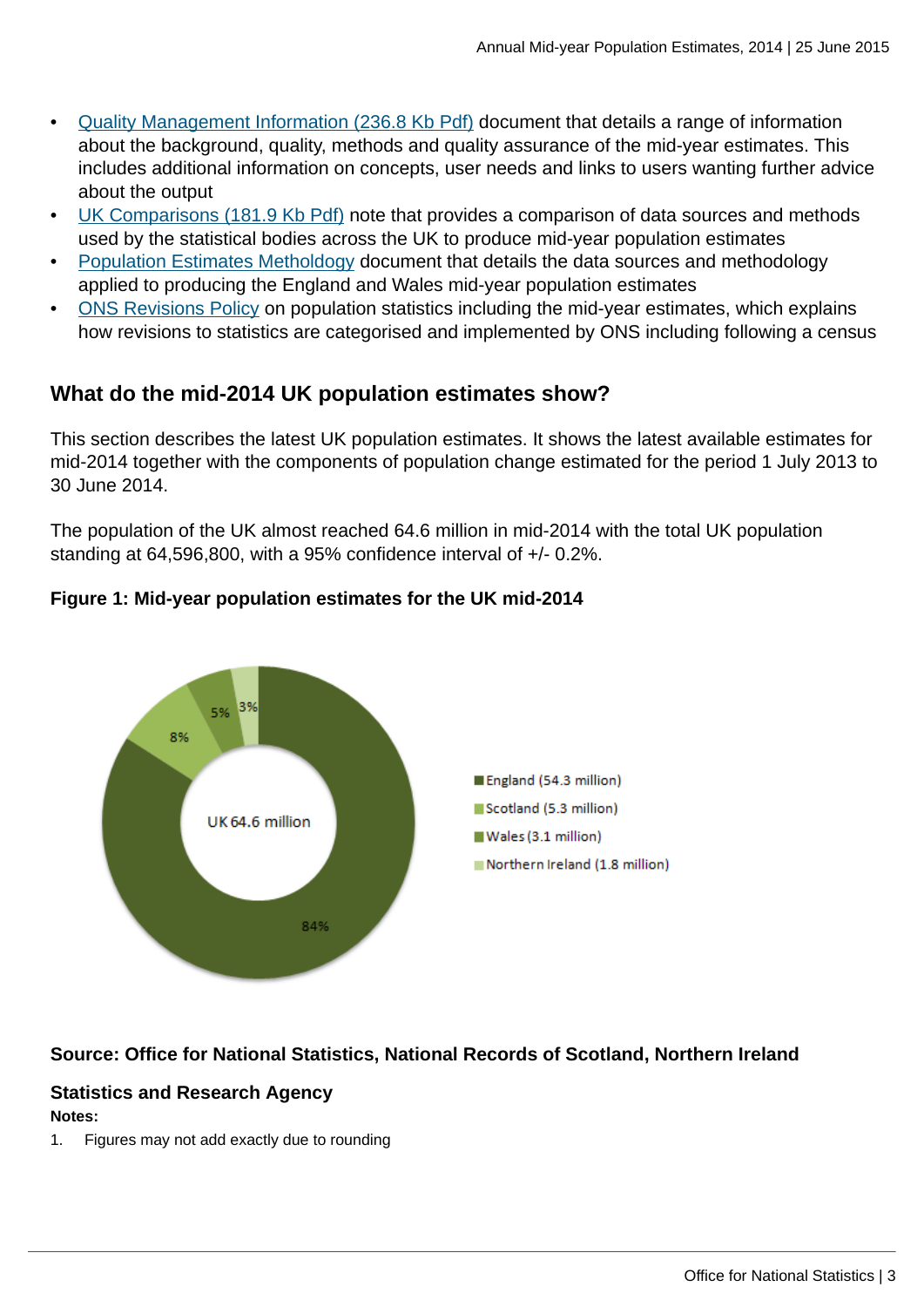## **Download chart**

## **[XLS format](http://www.ons.gov.uk:80/ons/rel/pop-estimate/population-estimates-for-uk--england-and-wales--scotland-and-northern-ireland/mid-2014/chd---chart-1.xls) (47 Kb)**

Comparing the latest population estimates for mid-2014 with the mid-2013 estimates shows that:

- the population of England increased by 450,800 (up 0.84%) to 54,316,600 accounting for 84% of the UK's population; England's population grew more quickly than any other UK country during the year
- the population of Scotland increased by 19,900 (up 0.37%) to 5,347,600 and accounts for 8% of the UK's population
- the population of Wales increased by 9,600 (up 0.31%) to 3,092,000 and accounts for 5% of the UK's population
- the population of Northern Ireland increased by 10,800 (up 0.59%) to 1,840,500 and accounts for 3% of the UK's population

## **How has the UK's population changed?**

In the year to mid-2014 the population of the UK increased by 491,100 (up 0.77%).

The increase was driven primarily by net international migration of 259,700 accounting for 53% of the change, followed by natural change (the balance of births minus deaths) of 226,200 accounting for 46% of the change, with other changes of 5,200 making up the remaining increase of 1%.

Compared to the last 10 year period, the population change for the year to mid-2014 has some notable features:

- international migration inflow is at its highest since the year to mid-2011, though both international migration inflow and outflow are still below the average for the period
- net migration shows an increase of 76,300 from 183,400 last year, being at its highest since the year to mid-2011 making it above average for the period
- the number of births is down on last year's figure and is slightly below the average for the period
- the number of deaths has fallen since last year, being slightly lower than in the year to mid-2010 and the lowest seen for over 50 years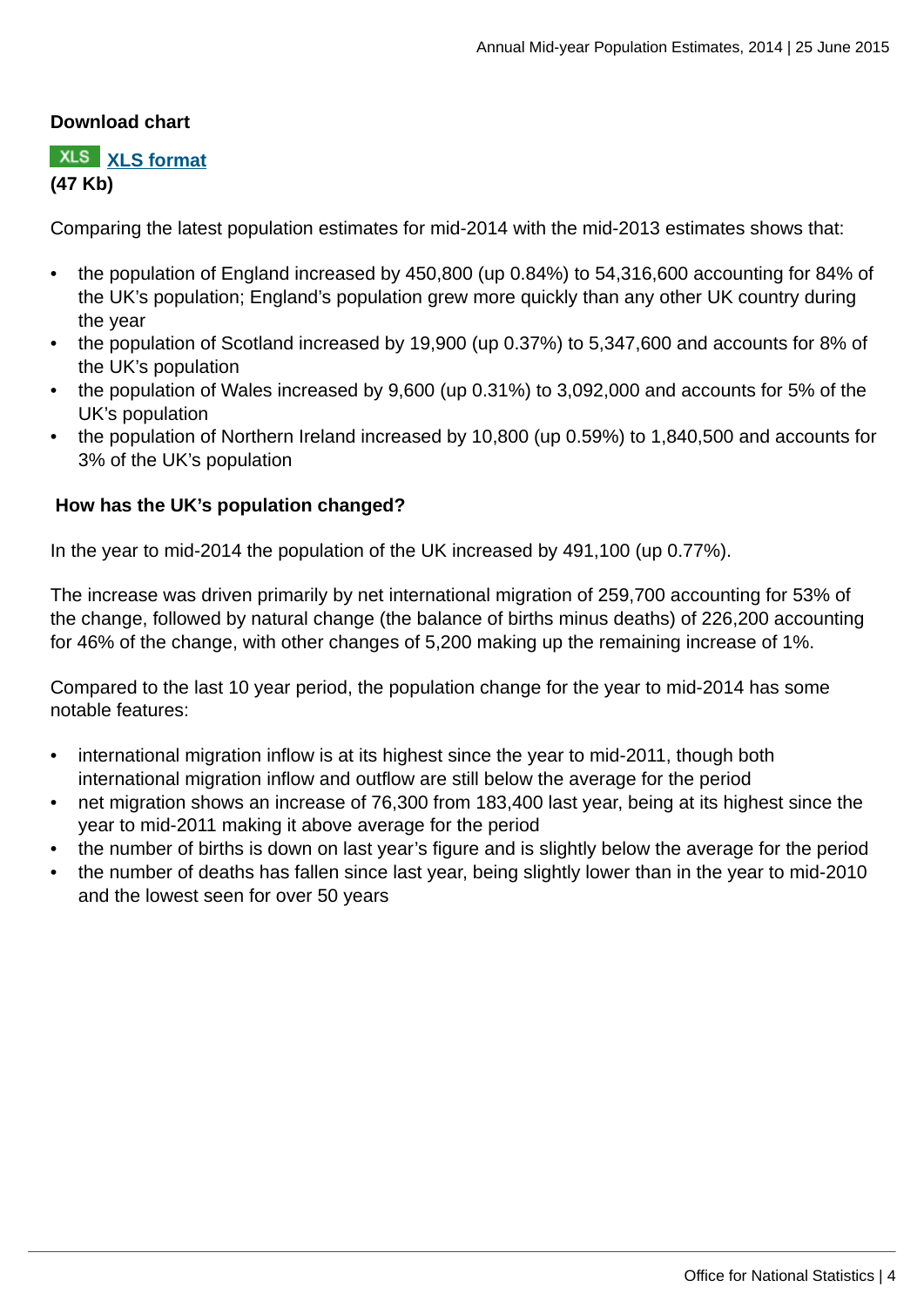## **Figure 2: Main drivers of population change for the UK mid-1992 onwards**



#### annual population change (thousands)

## **Source: Office for National Statistics, National Records of Scotland, Northern Ireland**

## **Statistics and Research Agency Download chart**

# **[XLS format](http://www.ons.gov.uk:80/ons/rel/pop-estimate/population-estimates-for-uk--england-and-wales--scotland-and-northern-ireland/mid-2014/chd---chart-2.xls) (58.5 Kb)**

In addition to the direct impact of migration on the size of the population, current and past international migration also has indirect effects on the size of the population as it changes the numbers of births and deaths in the UK. For example, statistics on the [number of births by the](http://www.ons.gov.uk:80/ons/rel/vsob1/parents--country-of-birth--england-and-wales/2013/stb-births-by-cob-2013.html) [country of birth of the mother](http://www.ons.gov.uk:80/ons/rel/vsob1/parents--country-of-birth--england-and-wales/2013/stb-births-by-cob-2013.html) show that 197,000 live births (25% of total live births) in the UK in 2013 were to mothers born outside the UK. However, this figure should not be interpreted as an estimate of the indirect effect of migration on the size of the population - it is only one aspect of this. A fuller assessment would consider:

- deaths of people who had migrated to the UK
- births to, and deaths of, people who emigrated from the UK (and who would have given birth, or died, in the UK had they not emigrated)
- how to account for births to, and deaths of, UK-born people who had emigrated and subsequently returned to the UK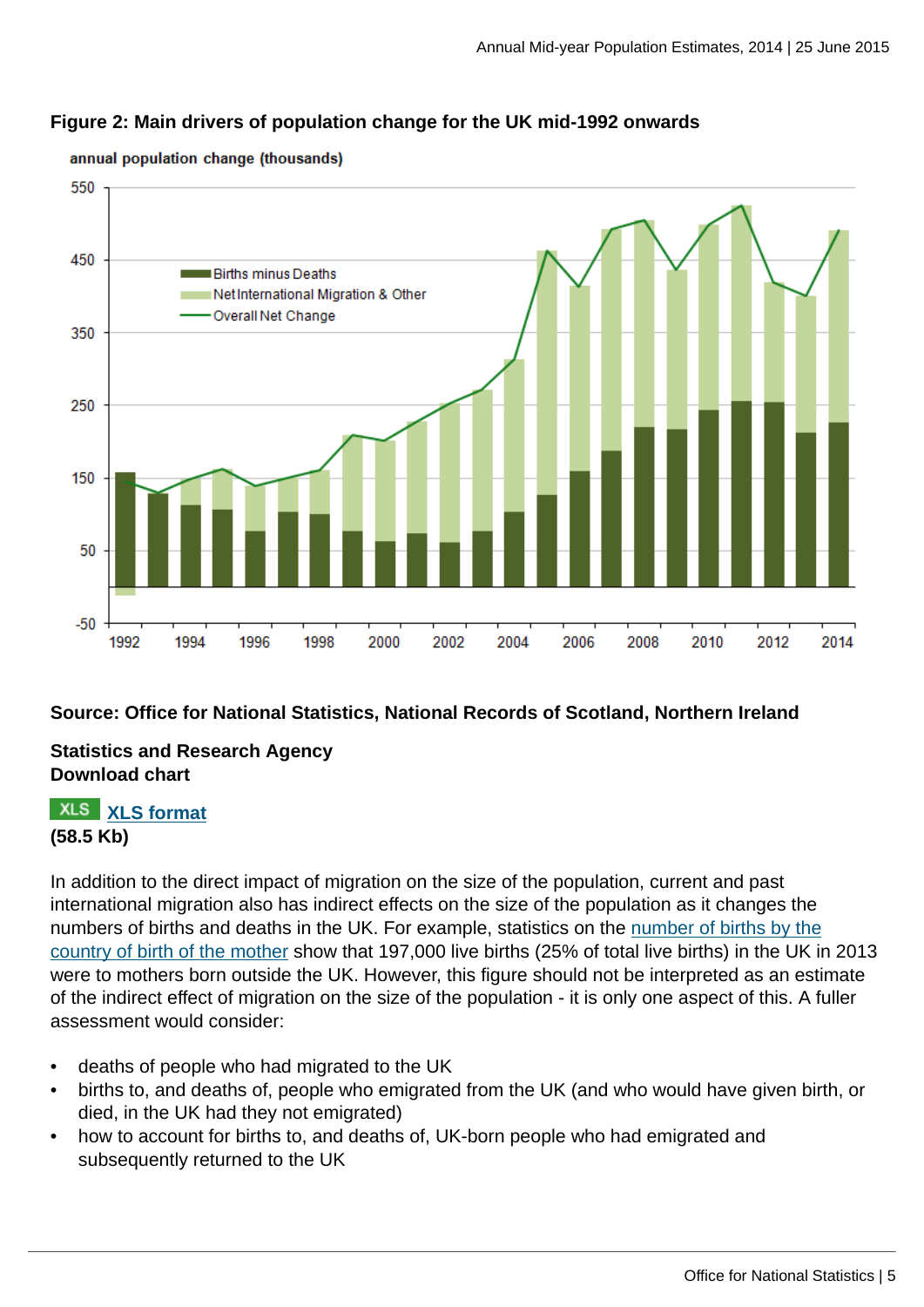• how to account for births to, and deaths of, UK-born people who had parents (or grandparents etc) who were themselves immigrants

Additional background information on the UK population, its size, characteristics and the causes of population change is available in the [Overview of the UK Population](http://www.ons.gov.uk:80/ons/rel/pop-estimate/population-estimates-for-uk--england-and-wales--scotland-and-northern-ireland/mid-2014/sty---overview-of-the-uk-population.html).

## **How has the population changed across the UK?**

Population growth in the year to mid-2014 was greatest in southern and eastern England. London had the highest population growth, with population up 1.45%. The East and South East regions of England increased by 1.08% and 0.92% respectively.

The lowest regional population increases in the year were seen in Wales, North East of England and Scotland growing by 0.31%, 0.32% and 0.37% respectively. The population of Northern Ireland grew by 0.59%. No country of the UK or region of England experienced a population decrease.

## **Table 1: Detail of population change, year to mid-2014, UK countries and Regions**

|                                   | <b>Population</b><br>increase | <b>Births minus</b><br><b>Deaths</b> | <b>Net</b><br><b>International</b><br><b>Migration</b> | <b>Net within UK</b><br><b>Migration</b> | <b>Other</b><br><b>Changes</b> |
|-----------------------------------|-------------------------------|--------------------------------------|--------------------------------------------------------|------------------------------------------|--------------------------------|
| <b>United</b><br>Kingdom          | 491.1                         | 226.2                                | 259.7                                                  | 0.0                                      | 5.2                            |
| <b>England</b>                    | 450.8                         | 209.6                                | 243.6                                                  | $-9.1$                                   | 6.8                            |
| <b>North East</b>                 | 8.2                           | 3.3                                  | 4.3                                                    | 0.3                                      | 0.4                            |
| North West                        | 29.7                          | 19.8                                 | 13.6                                                   | $-4.4$                                   | 0.7                            |
| Yorkshire and<br>The Humber       | 22.3                          | 16.4                                 | 11.7                                                   | $-4.7$                                   | $-1.1$                         |
| <b>East Midlands</b>              | 39.0                          | 12.0                                 | 19.3                                                   | 6.2                                      | 1.5                            |
| <b>West Midlands</b>              | 38.6                          | 20.8                                 | 19.7                                                   | $-3.0$                                   | 1.0                            |
| East                              | 64.1                          | 20.7                                 | 21.8                                                   | 19.5                                     | 2.0                            |
| London                            | 122.1                         | 82.4                                 | 107.4                                                  | $-68.6$                                  | 1.0                            |
| South East                        | 81.1                          | 27.6                                 | 33.9                                                   | 20.0                                     | $-0.5$                         |
| South West                        | 45.7                          | 6.6                                  | 11.8                                                   | 25.7                                     | 1.6                            |
| <b>Scotland</b>                   | 19.9                          | 3.5                                  | 8.0                                                    | 9.6                                      | $-1.2$                         |
| <b>Wales</b>                      | 9.6                           | 3.3                                  | 5.9                                                    | 0.2                                      | 0.3                            |
| <b>Northern</b><br><b>Ireland</b> | 10.8                          | 9.8                                  | 2.2                                                    | $-0.7$                                   | $-0.6$                         |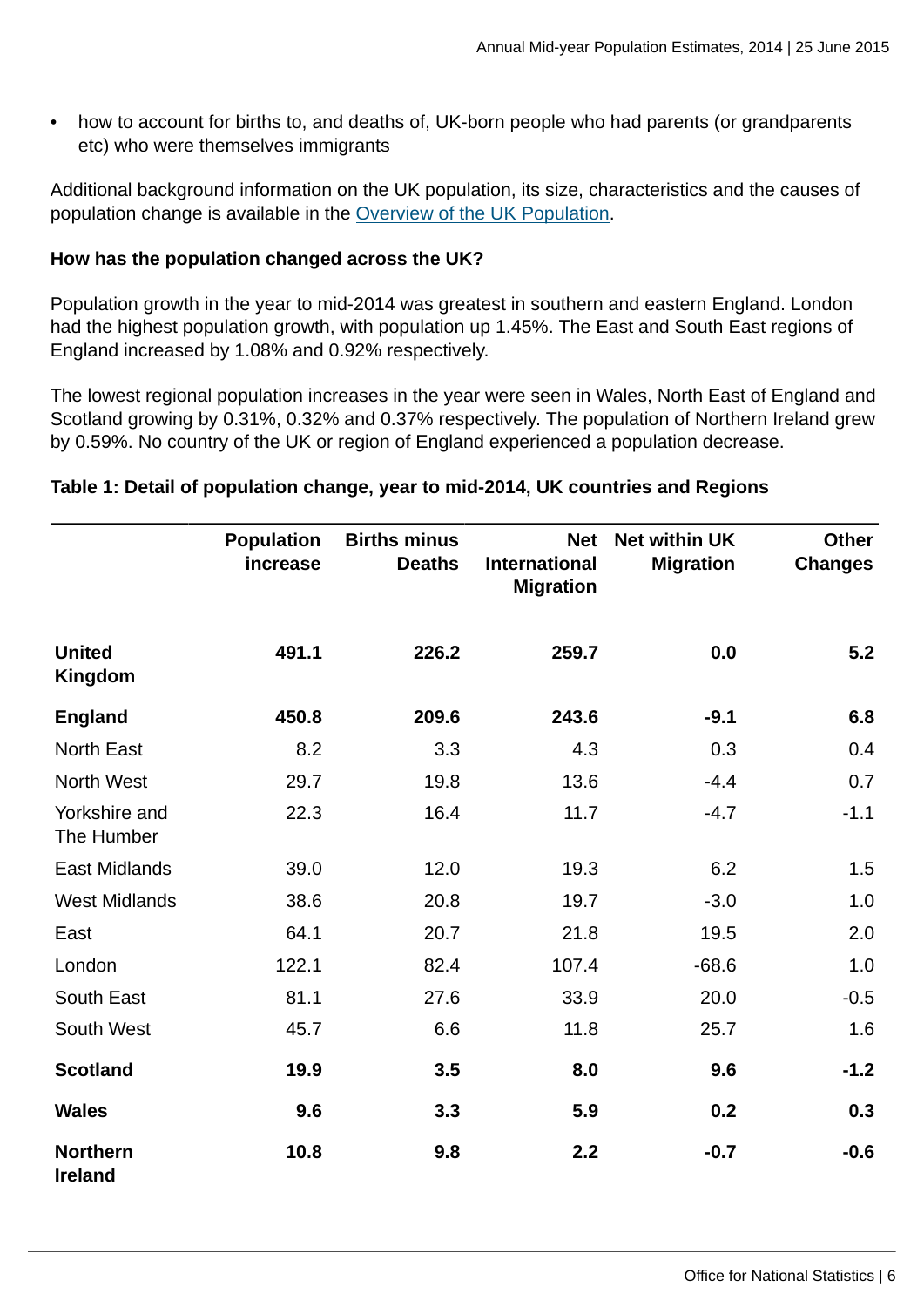#### (thousands)

#### **Table notes:**

- 1. Source: Office for National Statistics, National Records of Scotland, Northern Ireland Statistics and Research Agency
- 2. Figures may not add exactly due to rounding
- 3. Net within UK Migration is the balance of in and out moves between each region and other regions in the rest of the UK
- 4. Other Changes comprises changes to the size of armed forces stationed in the UK and other special population adjustments

## **Download table**

**XLS** [XLS format](http://www.ons.gov.uk:80/ons/rel/pop-estimate/population-estimates-for-uk--england-and-wales--scotland-and-northern-ireland/mid-2014/prt---table-1.xls)

(29 Kb)

Detailed data on population change at local authority level for this release are available in the [data section of this publication \(10.22 Mb ZIP\)](http://www.ons.gov.uk:80/ons/rel/pop-estimate/population-estimates-for-uk--england-and-wales--scotland-and-northern-ireland/mid-2014/rft---mid-2014-uk-population-estimates.zip). ONS also produces [population estimates for](http://www.ons.gov.uk:80/ons/rel/sape/small-area-population-estimates/index.html) [other geographies](http://www.ons.gov.uk:80/ons/rel/sape/small-area-population-estimates/index.html) such as parliamentary constituencies, national parks, wards, and health areas for England and Wales. Population estimates for [subnational population estimates in Scotland](http://www.ons.gov.uk:80/ons/external-links/devolved-admins/national-records-of-scotland/small-area-population-estimates.html) are produced by NRS, and NISRA produces [subnational population estimates for Northern Ireland.](http://www.ons.gov.uk:80/ons/external-links/devolved-admins/nisra/nisra---population-estimates.html)

London had the largest natural change of all regions with 82,400 more births than deaths; the North East of England and Wales both had the lowest natural change, each with just 3,300 more births than deaths.

London was the destination of more than a third of international migrants arriving in the UK contributing to it having the highest net international migration of all regions at 107,400 - up by 27,900 from last year; Northern Ireland had the lowest net international migration with 2,200 more people arriving to stay from abroad than emigrating.

The South West of England received more people from other parts of the UK than any other region leading to a 25,700 population increase; and London continued its pattern of having the greatest outflow of people to other parts of the UK of any region, with a net loss of more than 68,600 people. More people of every age left London for other parts of the UK than arrived, except for people aged 21-28, more of whom arrived in London from other parts of the UK than left.

Approximately two-thirds (64%) of the people moving out of London went to the South East and East of England, a similar picture to last year.

Detailed data on population change is available as part of the [population estimates analysis tool](http://www.ons.gov.uk:80/ons/rel/pop-estimate/population-estimates-for-uk--england-and-wales--scotland-and-northern-ireland/mid-2014/rft---mid-2014-population-estimates-analysis-tool.zip) [\(13.46 Mb ZIP\)](http://www.ons.gov.uk:80/ons/rel/pop-estimate/population-estimates-for-uk--england-and-wales--scotland-and-northern-ireland/mid-2014/rft---mid-2014-population-estimates-analysis-tool.zip) accompanying this release. The latest information on internal migration is available in the 2014 [Internal Migration by Local Authorities in England and Wales](http://www.ons.gov.uk:80/ons/rel/migration1/internal-migration-by-local-authorities-in-england-and-wales/year-ending-june-2014.html) release.

## **What are the key population stories at a local level?**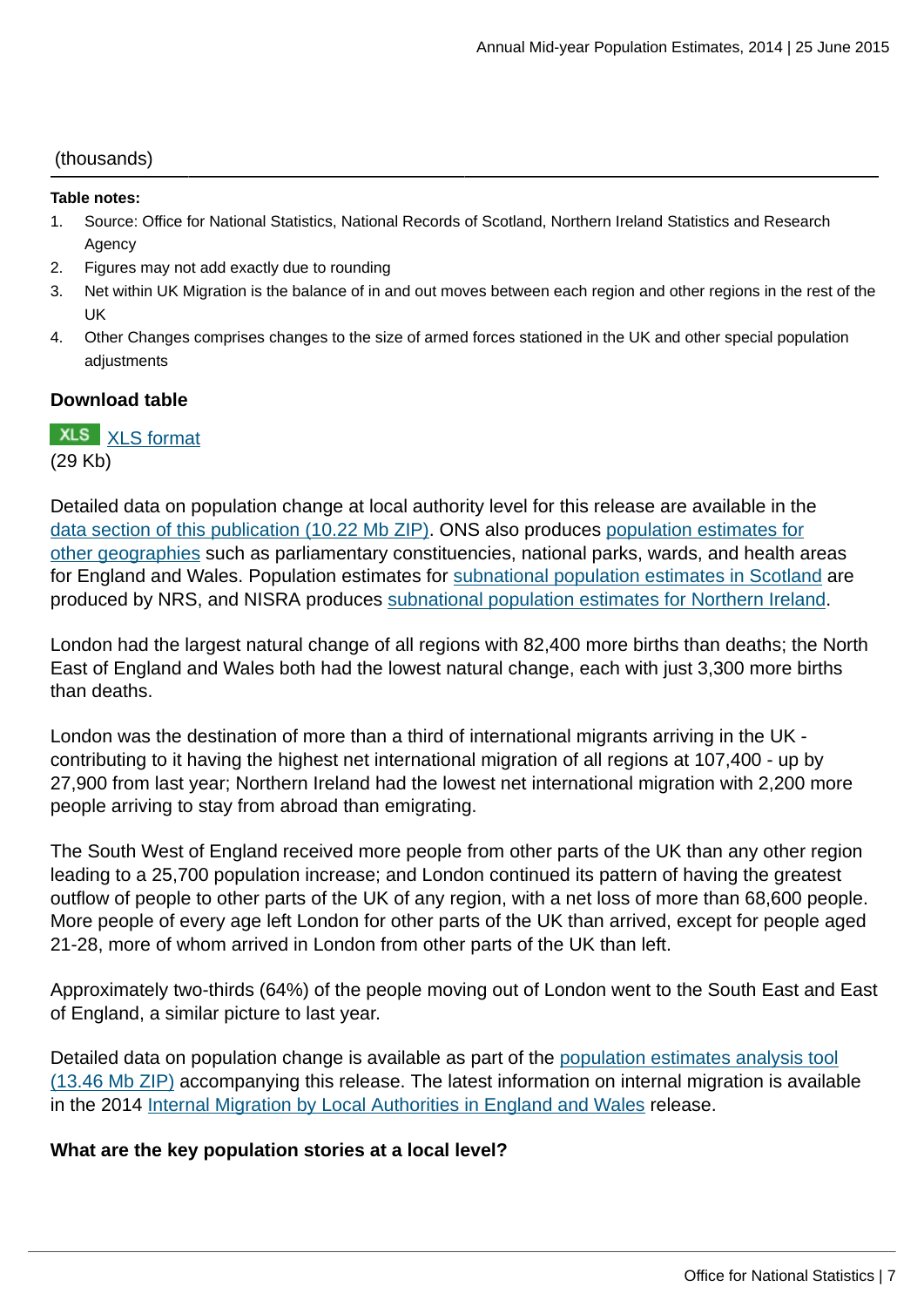There are presently 391 local authorities in the UK; 326 in England, 32 in Scotland, 22 in Wales and 11 in Northern Ireland. In mid-2014, the local authority with the smallest population size at 2,300 was Isles of Scilly and the largest population at 1,101,400 was Birmingham.

The total population grew in 357 local authorities in the year to mid-2014. In total, 13 local authorities had growth of more than 2% in their population. Table 2 shows the top 10 local authorities which had the greatest percentage population growth in the year to mid-2014.

|                | <b>Population (thousands)</b> |          |          |                      |  |  |
|----------------|-------------------------------|----------|----------|----------------------|--|--|
| Rank           | <b>Local Authority</b>        | Mid-2013 | Mid-2014 | Percentage<br>Change |  |  |
| $\mathbf{1}$   | City of London                | 7.6      | 8.1      | 5.54                 |  |  |
| $\overline{2}$ | <b>Tower Hamlets</b>          | 272.9    | 284.0    | 4.08                 |  |  |
| 3              | Westminster                   | 226.8    | 233.3    | 2.84                 |  |  |
| 4              | <b>Forest Heath</b>           | 61.2     | 62.8     | 2.56                 |  |  |
| 5              | Islington                     | 215.7    | 221.0    | 2.48                 |  |  |
| 6              | Coventry                      | 329.8    | 337.4    | 2.31                 |  |  |
| $\overline{7}$ | Hackney                       | 257.4    | 263.2    | 2.24                 |  |  |
| 8              | Camden                        | 229.7    | 234.8    | 2.23                 |  |  |
| 9              | Oxford                        | 154.8    | 158.0    | 2.08                 |  |  |
| 10             | Exeter                        | 121.8    | 124.3    | 2.08                 |  |  |

## **Table 2: Local Authorities in the UK with greatest percentage increase in population in the year to mid-2014**

**Table notes:**

1. Source: Office for National Statistics, National Records of Scotland, Northern Ireland Statistics and Research Agency

2. Figures may not add exactly due to rounding

## **Download table**

# **XLS** [XLS format](http://www.ons.gov.uk:80/ons/rel/pop-estimate/population-estimates-for-uk--england-and-wales--scotland-and-northern-ireland/mid-2014/prt---table-2.xls) (27 Kb)

All of the local authorities with the greatest percentage growth in population in the year to mid-2014 are in England; 6 of these areas are London boroughs. Growth in these local authorities in the year to mid-2014 was generally due to net international migration, with high rates of natural change - (births minus deaths) in Hackney and an increase in the number of armed forces in Forest Heath. The greatest percentage growth in population in Scotland was  $1.8\%$  in Midlothian (ranked 20<sup>th</sup>); in Wales it was 0.7% in Cardiff (ranked 175<sup>th</sup>); and in Northern Ireland it was 1.3% in Lisburn and Castlereagh (ranked 53<sup>rd</sup>).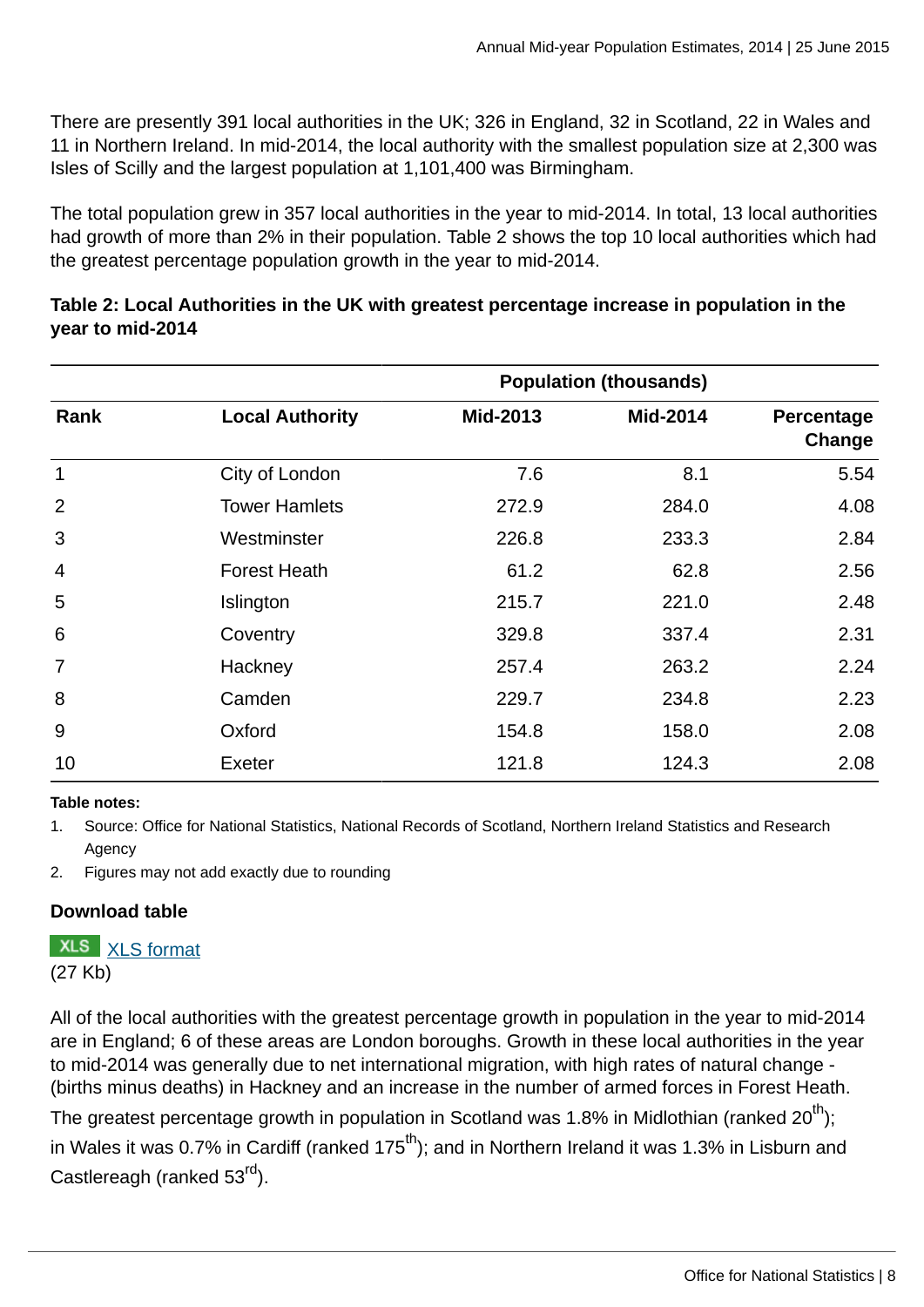The total population fell in just 34 local authorities in the year to mid-2014; only Richmondshire had a fall of more than 1% in their population. Table 3 shows the top 10 local authorities which had the greatest percentage population fall in the period.

|                | <b>Population (thousands)</b>   |          |          |                             |  |  |
|----------------|---------------------------------|----------|----------|-----------------------------|--|--|
| Rank           | <b>Local Authority</b>          | Mid-2013 | Mid-2014 | <b>Percentage</b><br>Change |  |  |
| $\mathbf{1}$   | Richmondshire                   | 53.9     | 52.7     | $-2.15$                     |  |  |
| $\overline{2}$ | Ceredigion                      | 76.0     | 75.4     | $-0.71$                     |  |  |
| 3              | <b>Blackpool</b>                | 141.4    | 140.5    | $-0.64$                     |  |  |
| $\overline{4}$ | Harrogate                       | 158.2    | 157.3    | $-0.61$                     |  |  |
| 5              | Inverclyde                      | 80.3     | 79.9     | $-0.56$                     |  |  |
| 6              | Eilean Siar                     | 27.4     | 27.3     | $-0.55$                     |  |  |
| $\overline{7}$ | Argyll and Bute                 | 88.1     | 87.7     | $-0.44$                     |  |  |
| 8              | <b>Blackburn with</b><br>Darwen | 147.4    | 146.7    | $-0.42$                     |  |  |
| 9              | Oadby and<br>Wigston            | 56.1     | 55.9     | $-0.35$                     |  |  |
| 10             | North Ayrshire                  | 136.9    | 136.5    | $-0.34$                     |  |  |

# **Table 3: Local Authorities in the UK with greatest percentage decrease in population in the year to mid-2014**

#### **Table notes:**

1. Source: Office for National Statistics, National Records of Scotland, Northern Ireland Statistics and Research Agency

2. Figures may not add exactly due to rounding

## **Download table**

**XLS** [XLS format](http://www.ons.gov.uk:80/ons/rel/pop-estimate/population-estimates-for-uk--england-and-wales--scotland-and-northern-ireland/mid-2014/prt---table-3.xls) (26.5 Kb)

The local authorities with the greatest percentage fall in population in the year to mid-2014 are spread across England, Scotland and Wales. No local authority in Northern Ireland had a fall in population in the year to mid-2014.

Population falls in these local authorities were generally due to outflow of people due to internal migration to somewhere else in the UK and negative natural change (more deaths than births). The fall in Richmondshire can be attributed to a sizeable outflow of armed forces personnel during the year to mid-2014, whilst the greatest contributor to the population fall in Harrogate was emigration overseas.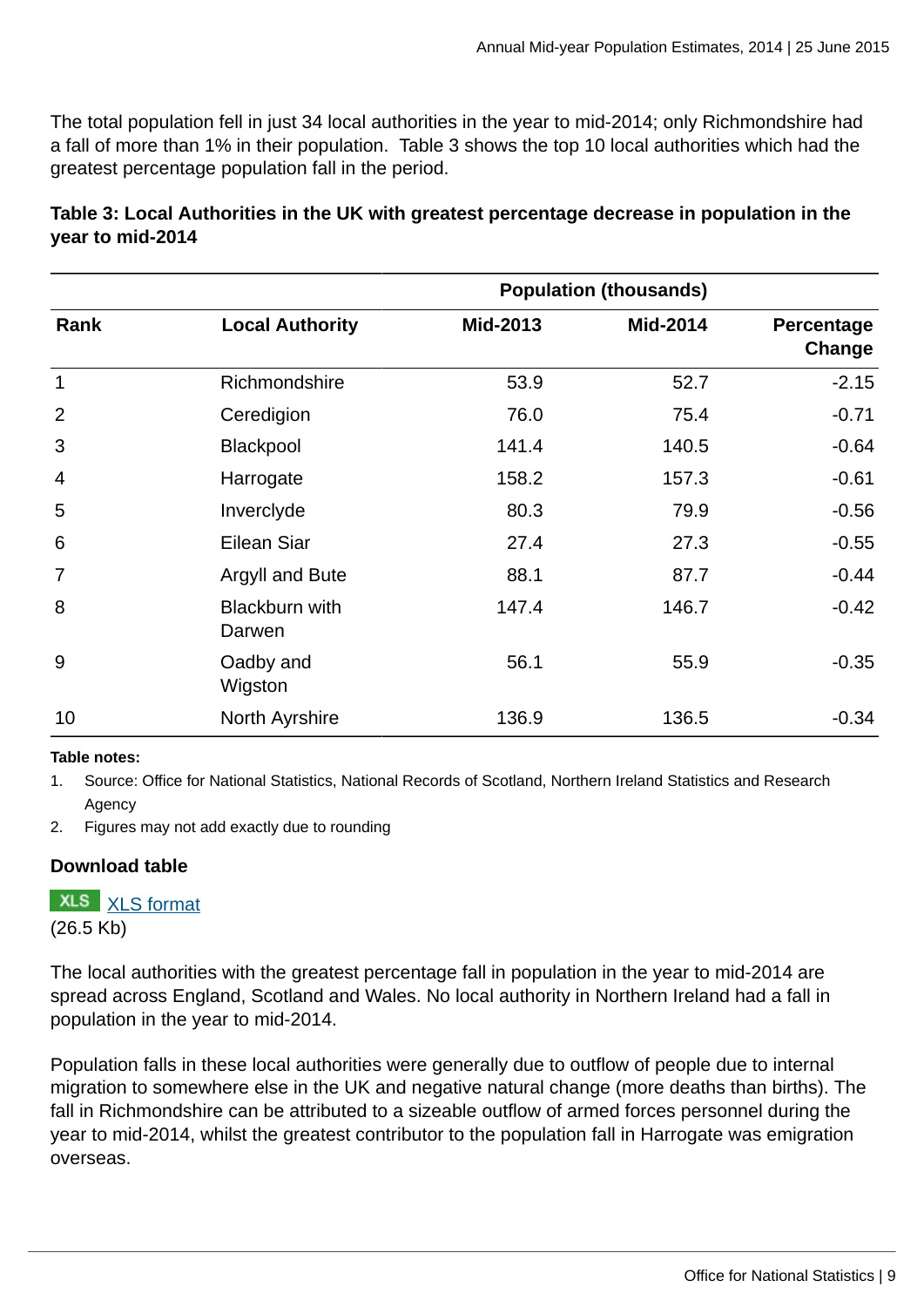# **How does the population structure of the UK compare to 10 years ago?**

In mid-2014, the population of the UK consisted of 31,793,600 males (49.2%) and 32,803,100 females (50.8%).



## **Figure 3: Population pyramid for the UK, mid-2014**

Source: Office for National Statistics, National Records of Scotland, Northern Ireland Statistics and Research Agency

## **Download chart**

**XLS** [XLS format](http://www.ons.gov.uk:80/ons/rel/pop-estimate/population-estimates-for-uk--england-and-wales--scotland-and-northern-ireland/mid-2014/chd---chart-3.xls) (69.5 Kb)

The pyramid stops at age 89, causing the top of the pyramid to be flat. Although estimates of older people (those aged 90 and over) are included in the mid-2014 UK population estimates, more detailed estimates by single year of age are available in the [Estimates of the Very Old \(including](http://www.ons.gov.uk:80/ons/rel/mortality-ageing/estimates-of-the-very-old--including-centenarians-/index.html) [Centenarians\) for the United Kingdom.](http://www.ons.gov.uk:80/ons/rel/mortality-ageing/estimates-of-the-very-old--including-centenarians-/index.html)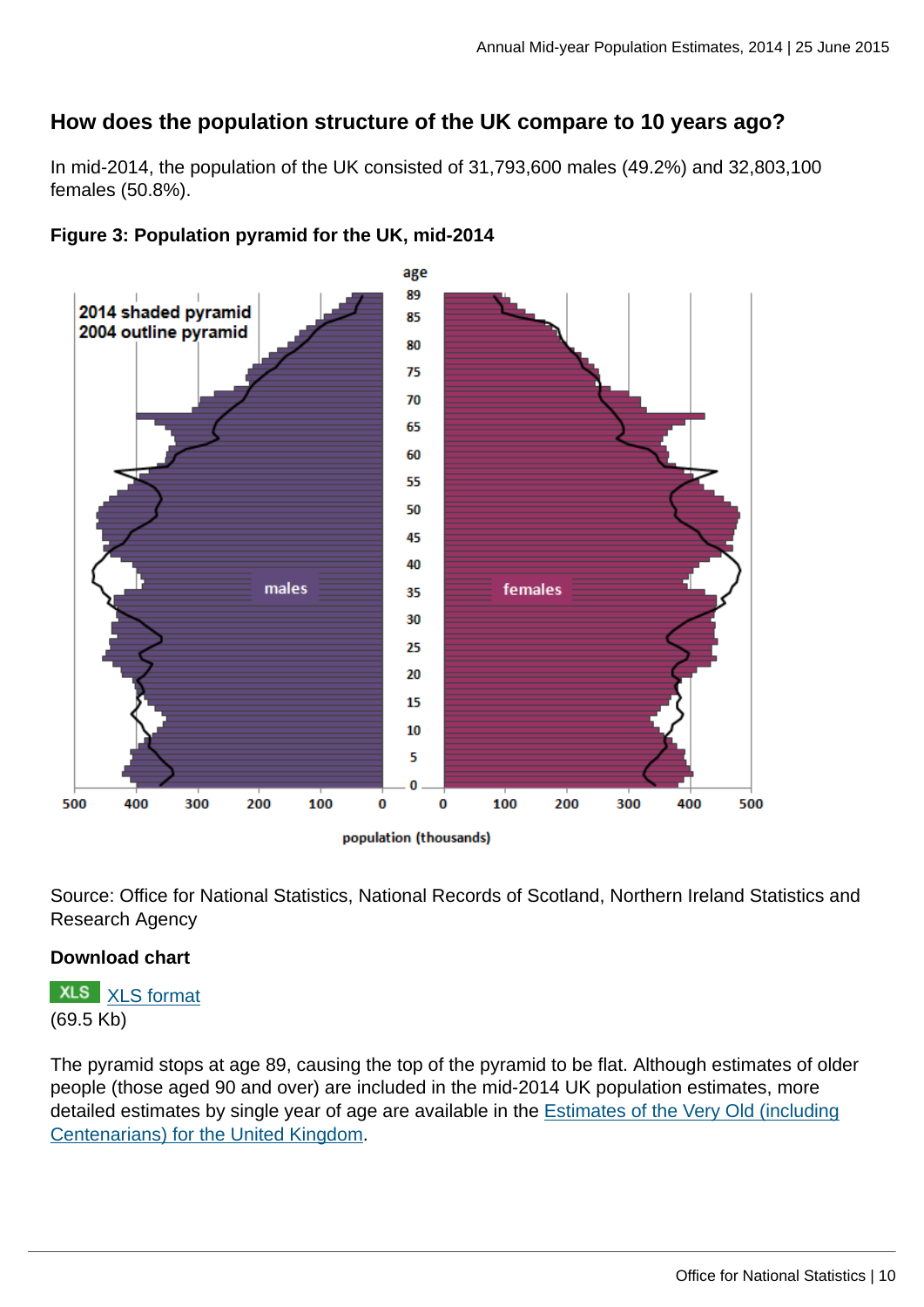The size and composition of the population shown in the pyramid is determined by the pattern of births, deaths and migration which have taken place in previous years. The pyramid shows some important trends in the demographics of the UK.

The number of males aged 85 and over in the UK has increased by 61.8% since mid-2004. This compares to an increase of 25.9% for females in this age group over the same period. The faster improvement in male mortality is largely driven by changes seen in tobacco smoking and advances in health treatments for circulatory illnesses. Male occupations over the same period have also become less physical and safer. Detailed explanation of this theme is available in the [National Life](http://www.ons.gov.uk:80/ons/rel/lifetables/national-life-tables/2011-2013.html) [Tables](http://www.ons.gov.uk:80/ons/rel/lifetables/national-life-tables/2011-2013.html) release from September 2014.

The effects of international immigration to the UK that has happened since mid-2004 are clear to see. For most ages the peaks and troughs present in the pyramid in mid-2004 are visible in the mid-2014 data shifted by 10 years, demonstrating the cohort ageing of the population. The mid-2014 pyramid however, shows some difference in this pattern: the profile of the pyramid for the age group 10-46, and especially for ages 20 to 35 is much wider and flatter than in the mid-2004 pyramid. Such a change can only be generated by new population being added through immigration.

The number of births increased year on year since mid-2004, with a small dip in mid-2009, until mid-2012, and has fallen in the year to mid-2013 and the current year. There are 619,000 more 0 to 4 year olds in mid-2014 (up 18.2%) than there were in mid-2004. The number of children aged 5 to 16 is 205,000 fewer (down 2.3%) than in mid-2004 – a result of the lower births around the turn of the century.

The population of the UK is ageing. Ageing of the population refers to both the increase in the average (median) age of the population and the increase in the number and proportion of older people in the population. The median age of the UK population (that is the age at which half the population is younger and half the population is older) at mid-2014 was at its highest ever at 40.0. This is a slight increase from last year, caused by the growth in population at older ages. Over the 40 year period 1974 to 2014, the median age of the UK population has increased from 33.9 years to 40.0 years.

At country level, estimated median ages range from 38.0 in Northern Ireland to 42.1 in Wales. An interactive population pyramid showing the age structure of the population of the UK by country, English region and county or UK local area is available as part of the [population estimates analysis](http://www.ons.gov.uk:80/ons/rel/pop-estimate/population-estimates-for-uk--england-and-wales--scotland-and-northern-ireland/mid-2014/rft---mid-2014-population-estimates-analysis-tool.zip) [tool \(13.46 Mb ZIP\)](http://www.ons.gov.uk:80/ons/rel/pop-estimate/population-estimates-for-uk--england-and-wales--scotland-and-northern-ireland/mid-2014/rft---mid-2014-population-estimates-analysis-tool.zip).

# **Other Population Estimate Releases and User Engagement**

This release of population estimates for the UK is the eighth ONS population estimates product to be published based on the results of the 2011 Census. Corresponding estimates for Super Output Areas, Wards, Parliamentary Constituencies, Health Areas and National Parks will be released later in 2015. Estimates of the Very Old (including centenarians) will be released in September 2015.

Publication dates for these will be confirmed on the UK statistics [GOV.UK. release calendar](http://www.ons.gov.uk:80/ons/external-links/publication-hub.html).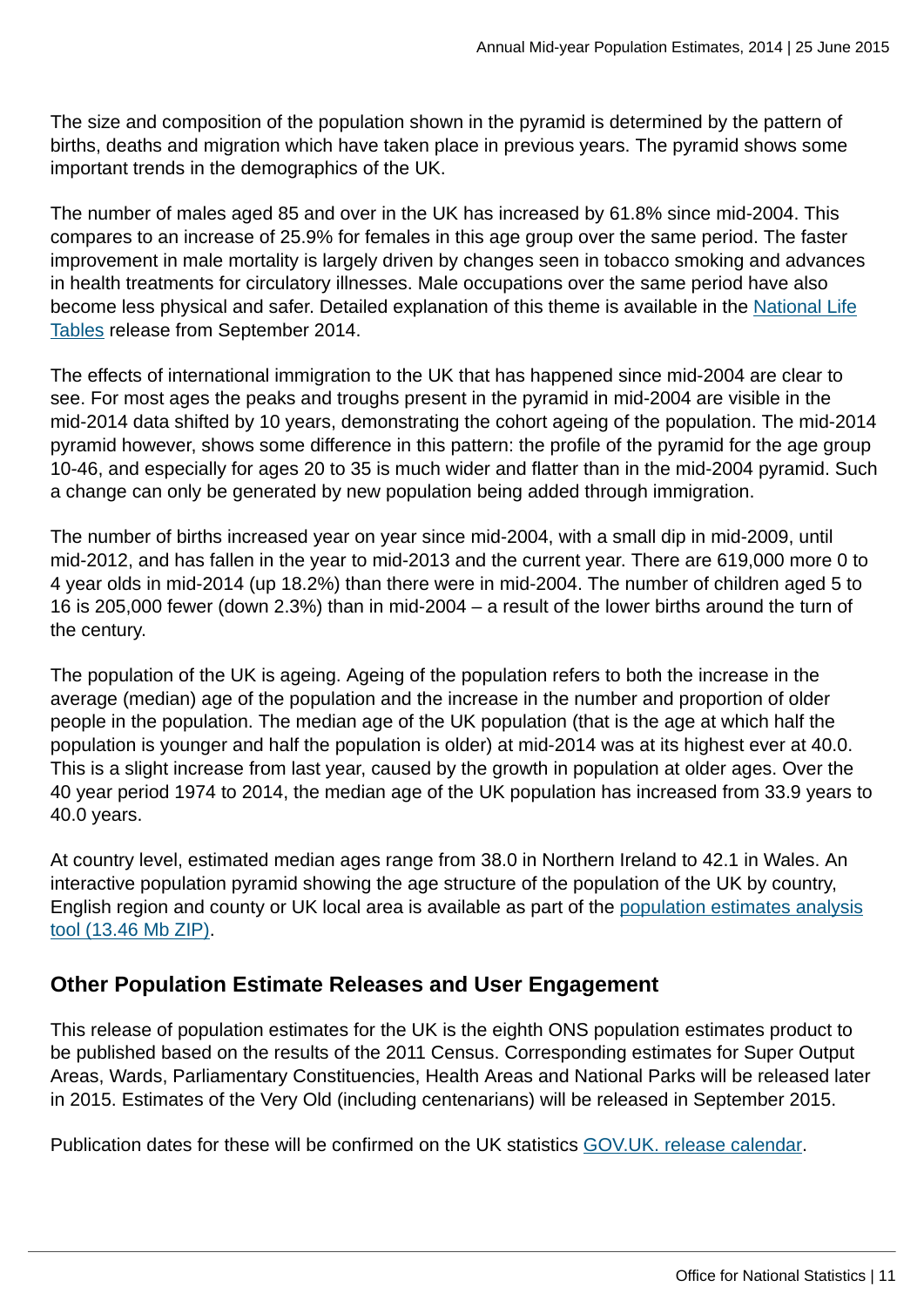Birth and death figures for the 2014 calendar year in England and Wales will be published by ONS on 15 July 2015.

The ONS Census Transformation Programme will be publishing an [administrative data research](http://www.ons.gov.uk:80/ons/guide-method/census/2021-census/progress-and-development/research-projects/beyond-2011-research-and-design/index.html) [update](http://www.ons.gov.uk:80/ons/guide-method/census/2021-census/progress-and-development/research-projects/beyond-2011-research-and-design/index.html) in the autumn of 2015. Part of this update will include a set of research outputs, derived from administrative data, covering numbers in the population by age and sex for each local authority in England and Wales.

Users should be aware that the mid-year population estimates will continue to remain the official population estimates for England and Wales, carrying the National Statistics accreditation. Benefits delivered from ongoing administrative data research will be used to better understand the current population estimates process and drive potential improvements wherever possible.

We would welcome your comments on the usefulness and presentation of the population estimates in this release. Please contact the Population Estimates team using the email address [pop.info@ons.gsi.gov.uk](mailto:pop.info@ons.gsi.gov.uk).

# **Background notes**

- 1. National Statistics are produced to high professional standards set out in the Code of Practice for Official Statistics. They undergo regular quality assurance reviews to ensure that they meet customer needs. They are produced free from any political interference.
- 2. The mid-2013 population estimates data presented in this release are corrected 2013 estimates that address the previously announced error in the distribution of the foreign armed forces (FAF) special population presented in the last release published 26 June 2014. The original error had a significant impact on the estimate for Forest Heath, and smaller impacts in other affected local authorities. The existing 2013 estimates remain on the ONS website but are superseded by this new release. Note that the national population estimates of the UK and its constituent countries have not been revised and remain valid. Further detail on the error, together with a list of affected local authorities and the size of the error in each area, is available in the [Quality](http://www.ons.gov.uk:80/ons/guide-method/method-quality/quality/quality-information/population/quality-and-methodology-information-for-annual-mid-year-population-estimates.pdf) [Management Information \(236.8 Kb Pdf\)](http://www.ons.gov.uk:80/ons/guide-method/method-quality/quality/quality-information/population/quality-and-methodology-information-for-annual-mid-year-population-estimates.pdf) document available on the ONS website.
- 3. An [Overview of Population Statistics](http://www.ons.gov.uk:80/ons/guide-method/method-quality/specific/population-and-migration/an-overview-of-ons-s-population-statistics/index.html) is available on the ONS website.
- 4. Mid-2014 [population estimates data for England and Wales](http://www.ons.gov.uk:80/ons/rel/pop-estimate/population-estimates-for-uk--england-and-wales--scotland-and-northern-ireland/index.html) are available on the ONS website. Published tables for mid-2014 include summary population of the UK by quinary age; detailed population by single year of age and sex; region, county and local authority areas for England; local authority areas for Wales; council areas for Scotland; local government districts for Northern Ireland. Aggregate components of population change estimates are provided for all geographies.
- 5. [Mid-2014 population estimates data for Scotland](http://www.ons.gov.uk:80/ons/external-links/devolved-admins/national-records-of-scotland/mid-year-population-estimates-2014.html) are available on the NRS website.
- 6. [Mid-2014 population estimates data for Northern Ireland](http://www.ons.gov.uk:80/ons/external-links/devolved-admins/nisra/nisra---population-estimates.html) are available on the NISRA website.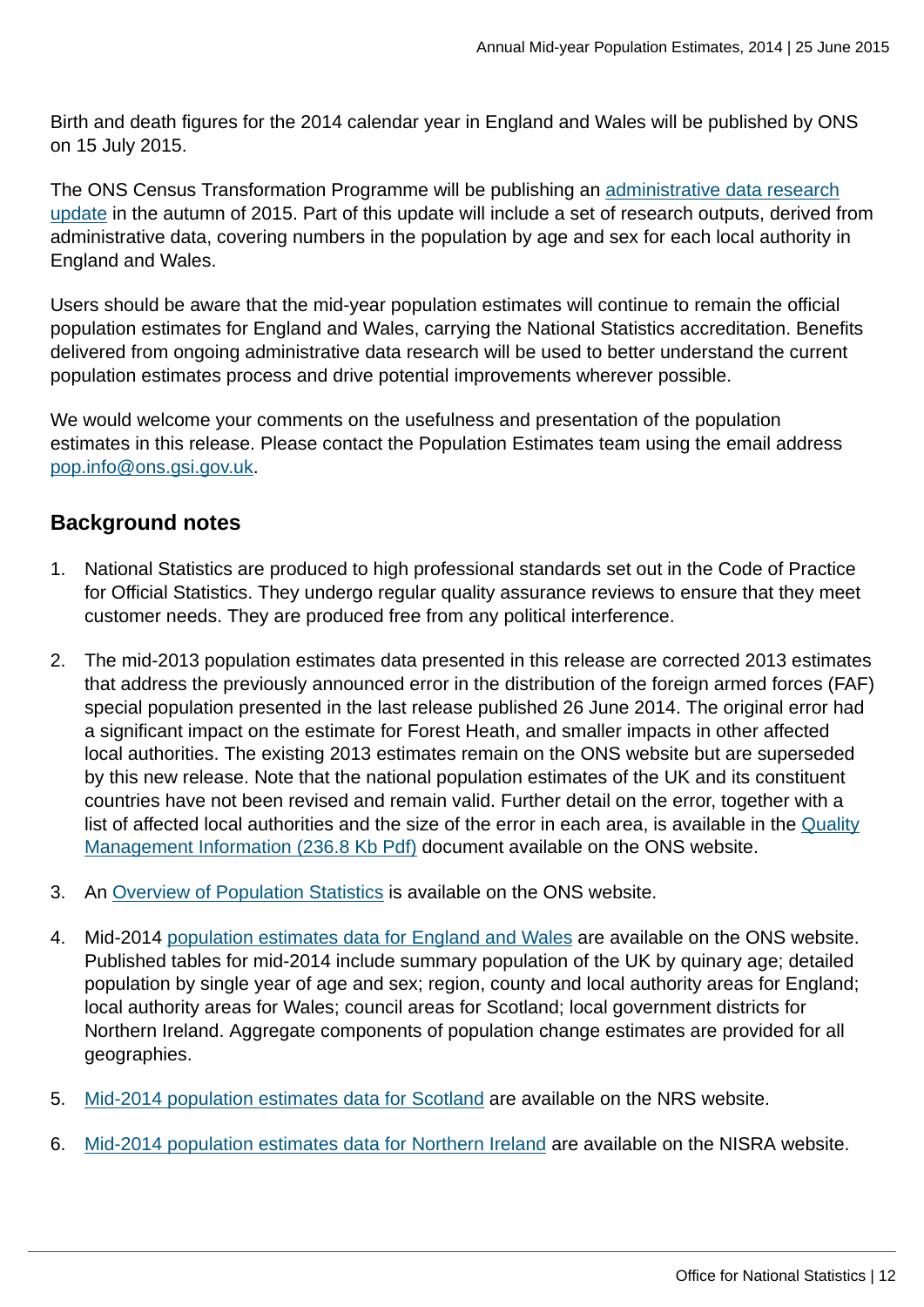- 7. On 1st April 2015, the number of Local Government Districts in Northern Ireland was reduced from 26 to 11. Some of these new Districts are exact aggregates of the former Districts. [Guidance on production of official statistics for the 11 new Local Government Districts](http://www.ons.gov.uk:80/ons/external-links/devolved-admins/nisra/technical-guidance-on-production-of-official-statistics-for-the-11-new-local-government-districts.html) [\(LGD2014\)](http://www.ons.gov.uk:80/ons/external-links/devolved-admins/nisra/technical-guidance-on-production-of-official-statistics-for-the-11-new-local-government-districts.html) is available for users from NISRA. Population estimates for the former 26 [Local](http://www.ons.gov.uk:80/ons/external-links/devolved-admins/nisra/former-local-government-districts.html) [Government Districts](http://www.ons.gov.uk:80/ons/external-links/devolved-admins/nisra/former-local-government-districts.html) for mid-2014 are also available on the NISRA website.
- 8. A [population estimates analysis tool \(13.46 Mb ZIP\)](http://www.ons.gov.uk:80/ons/rel/pop-estimate/population-estimates-for-uk--england-and-wales--scotland-and-northern-ireland/mid-2014/rft---mid-2014-population-estimates-analysis-tool.zip) is available for users to produce simple reports on the mid-2014 UK population data. This tool also provides access to detailed components of change by single year of age and sex by region, county and local authority areas for England; local authority areas for Wales.
- 9. A [UK Comparisons note \(181.9 Kb Pdf\)](http://www.ons.gov.uk:80/ons/guide-method/method-quality/specific/population-and-migration/pop-ests/population-estimates-for-las/population-estimates-uk-comparisons-paper.pdf) describing the methodology used to create the UK population estimates and differences in approach within the UK is available.
- 10. Net international migration estimates quoted in this report include net flows of asylum seekers where applicable. Other changes include moves of armed forces personnel at home and overseas.
- 11. Population components in the mid-year estimates may vary from those published in other ONS outputs due to definitional differences and context of use:
	- estimates of births and deaths used in the mid-year estimates are based on births and deaths that occur during the year to the mid-year reference point that have been registered by a particular point in time. This definition is different to that used in ONS, NRS and NISRA publications on births and deaths. The majority of UK mortality statistics are based on deaths registered in a particular calendar year rather than the year the death occurred. This allows for more timely publication of complete statistics. Birth statistics for England and Wales are based on the number of births occurring in a calendar year while Scotland and Northern Ireland statistics relate to the number of births registered in a calendar year
	- estimates of international migration used in the mid-year estimates are based partly on provisional Long-Term International Migration (LTIM) data rather than final, and will therefore not tally exactly with the final year-to-end June figures published in the Long-Term International Migration series or alternative reporting periods (for example calendar year)

More information is provided in the [Quality Management Information \(236.8 Kb Pdf\)](http://www.ons.gov.uk:80/ons/guide-method/method-quality/quality/quality-information/population/quality-and-methodology-information-for-annual-mid-year-population-estimates.pdf) document on the ONS website.

- 12. Confidence Interval: As the national population estimates rely on Census estimates of the population in 2011 and survey estimates of international migration since then, the population estimate will be affected by sampling error. This error is summarised as a confidence interval. More information is provided in the [Quality Management Information \(236.8 Kb Pdf\)](http://www.ons.gov.uk:80/ons/guide-method/method-quality/quality/quality-information/population/quality-and-methodology-information-for-annual-mid-year-population-estimates.pdf) document.
- 13. This is the first release of mid-2014 population estimates for the UK. No revisions of this dataset have been made. Mid-2013 population estimates are released for the second time to correct a previously announced error; background note 2 provides further information on this.
- 14. A list of those people that have [pre-release access](http://www.ons.gov.uk:80/ons/rel/pop-estimate/population-estimates-for-uk--england-and-wales--scotland-and-northern-ireland/mid-2014/pra---mid-2014-uk-population-estimates.html) can be found on the ONS website.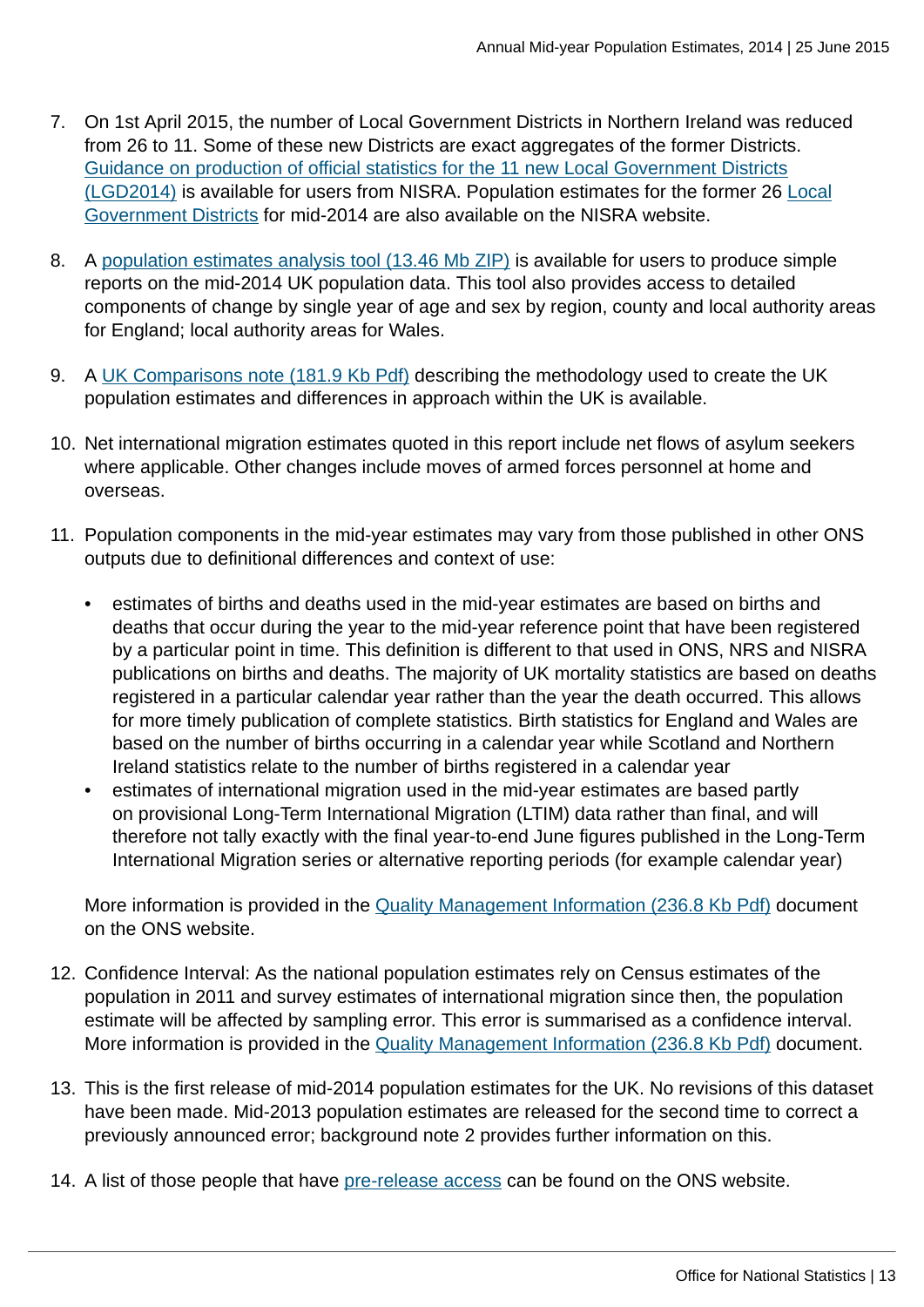- 15. Details of the policy governing the release of new data are available from the Media Relations Office.
	- © Crown copyright 2015.

You may re-use this information (not including logos) free of charge in any format or medium, under the terms of the Open Government Licence.

To view this licence, go to:

<http://www.nationalarchives.gov.uk/doc/open-government-licence/> or write to the Information Policy Team, The National Archives, Kew, London TW9 4DU

Email: [psi@nationalarchives.gsi.gov.uk](mailto:psi@nationalarchives.gsi.gov.uk)

…………………………………………………………………………………………………………

Release number: MYE8BL1

Next publication:

June 2016

Issued by:

Office for National Statistics, Government Buildings, Cardiff Road, Newport NP10 8XG

Media contact:

Tel: Media Relations Office 0845 6041858

Emergency on-call 07867 906553

Email: [media.relations@ons.gsi.gov.uk](mailto:media.relations@ons.gsi.gov.uk)

Statistical contact:

Tel: Pete Large 01329 444661

Email: [pop.info@ons.gsi.gov.uk](mailto:pop.info@ons.gsi.gov.uk)

Website: [www.ons.gov.uk](http://www.ons.gov.uk/)

16. Details of the policy governing the release of new data are available by visiting [www.statisticsauthority.gov.uk/assessment/code-of-practice/index.html](http://www.statisticsauthority.gov.uk/assessment/code-of-practice/index.html) or from the Media Relations Office email: [media.relations@ons.gsi.gov.uk](mailto:media.relations@ons.gsi.gov.uk)

The United Kingdom Statistics Authority has designated these statistics as National Statistics, in accordance with the Statistics and Registration Service Act 2007 and signifying compliance with the Code of Practice for Official Statistics.